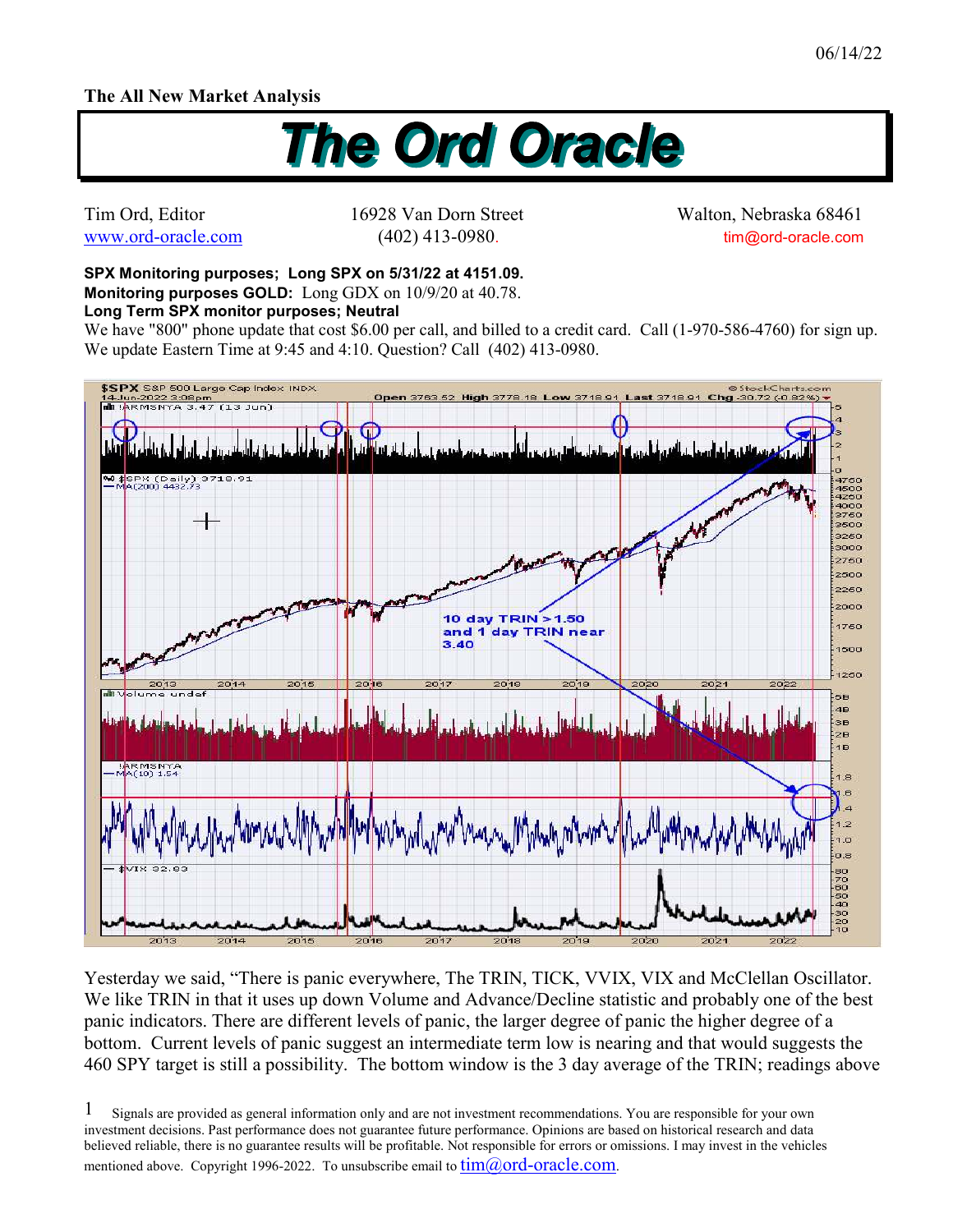2.10 have formed at intermediate term lows. FOMC meeting is Wednesday and market could wait tell then for the potential rebound. Markets that have "rip your face off declines" (which this is one) have rebounds that "Put your face back on"." Second window up from bottom is the 10 day average of the TRIN and top window is the one day TRIN. Its rare for the 10 day TRIN to reach >1.50 (currently 1.54) and the one day to close near 3.40. We marked with red vertical lines the times when both reached current readings. One marked short term low and the rest marked intermediate term lows. Yesterday the TRIN closed at 3.39 and tick at -748, the most bullish combination in the last five years. Join us at @OrdOracle



Yesterday we said, "FOMC meeting announcement is Wednesday of this week and market may hold off on the "up part" after the announcement on Wednesday." Don't have it shown but volume decreased on today's new low. Both VIX and VVIX where down today turning up the VVIX/VIX ratio. The VVIX/VIX ratio help to define the trend for the SPX and it turning up today is a bullish short term sign. Join us on twitter.  $\omega$ OrdOracle

Signals are provided as general information only and are not investment recommendations. You are responsible for your own investment decisions. Past performance does not guarantee future performance. Opinions are based on historical research and data believed reliable, there is no guarantee results will be profitable. Not responsible for errors or omissions. I may invest in the vehicles mentioned above. Copyright 1996-2022. To unsubscribe email to  $\lim(\partial_{\theta} \text{ord-oracle.com})$ . 2